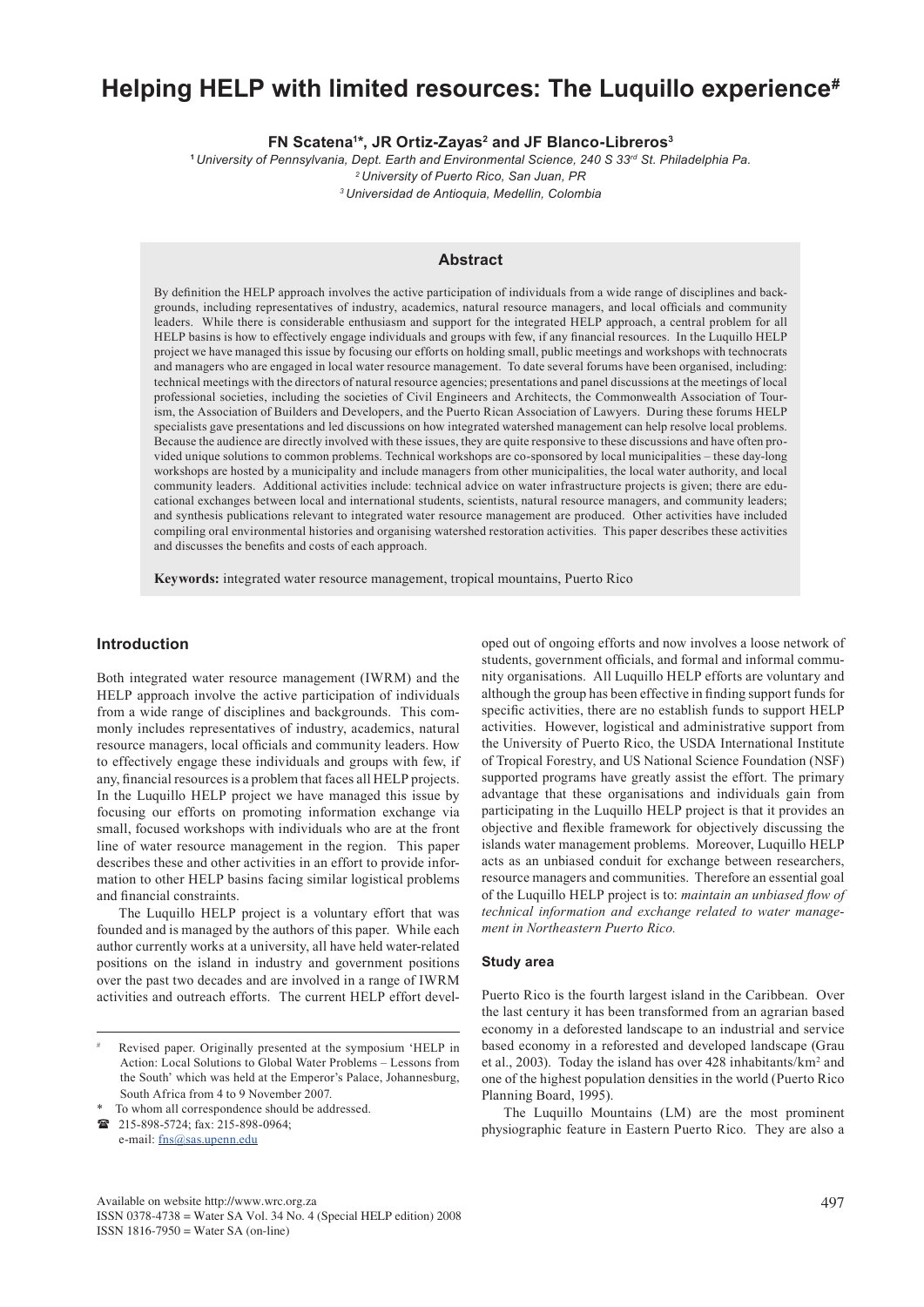major source of water and an important site for recreation, education, and research on tropical ecosystems. On an annual basis the LM supports as many as 700 000 recreationists, dozens of students and researchers, and supplies over 20% of the island's municipal water (Scatena et al., 2002). The upper elevations of the LM are managed by USDA Forest Service as the El Yunque National Forest (EYNF). The surrounding lands are under private ownership. No active timber harvesting occurs in or near the National Forest. The EYNF does support an educational visitor centre, recreation sites, municipal water intakes and telecommunication sites. The LM are also a United Nations Man and Biosphere Reserve, have Nationally designated Wild and Scenic Rivers, and are the site of long-term ecological research supported by the USDA Forest Service International Institute of Tropical Forestry, the University of Puerto Rico, and the US National Science Foundation (NSF). This long history of research provides an excellent scientific basis for promoting and developing IWRM. However, many researchers are concerned that their research is not being considered in land use decisions. Likewise, local natural resource managers are concerned that they do not have the information they need to make decisions regarding water resources or the impacts of land use management. Thus a major goal of the Luquillo HELP project is to promote the *exchange of information and ideas between academic researchers and water resource managers*.

The LM have a warm and humid subtropical climate that is influenced by orographic systems, easterly trade winds, hurricanes and other synoptic weather systems (García-Martinó et al., 1996; Pike, 2006). Rainfall and runoff occur in every month of the year and increase with elevation. Annual precipitation can range from approximately 1 500 mm/yr near the coast to over 5 000 mm/yr in the uppermost cloud forests. The National Forest alone provides an average of 276 hm<sup>3</sup> of water year for municipal uses (Scatena and Johnson, 2001). It is also home to over 400 species of plants and 143 species of terrestrial animals, fish, shrimp, and freshwater snails. Most of these aquatic species must migrate between the coastal zone and the mountains to complete their life cycles. Therefore a major goal of the Luquillo HELP project is *to promote and maintain the continuity and aquatic health of rivers from their headwaters to the ocean.*

Seven major rivers have headwaters in the LM. These rivers all have steep gradient, boulder and bedrock lined channels with step-pool morphology and water falls (Ahmad et al., 2003). Stream-water quality is excellent, and the rivers within the EYNF are considered to be the cleanest and most natural on the island (Santos-Román et al., 2003). While the headwaters of these rivers have been protected for over a century, and some areas have been protected since Columbus landed on the island in 1494, the lowlands support a mixture of urban, suburban, and agricultural land uses. In recent decades, land use in the periphery of the LM has changed drastically as agricultural lands have been abandoned and changed to forests or developed areas (Grau et al., 2003). The population in the LM area is projected to increase at an average rate of 0.86 % per year and by 2010 the area will have 293 000 inhabitants (Puerto Rico Planning Board, 2006). These increases in population combined with increases in the number of second homes and resorts have also increased the demands for the region's natural and aquatic resources.

By the early 1990s, it was estimated that on a typical day more than 50 % of the water draining the EYNF was appropriated for municipal uses before it reached the ocean (Scatena and Johnson, 2001). In 1995, the area's per capita water use was among the highest in the world at 732 ℓ/cap·d (Ortiz-Zayas and Scatena, 2004). Unfortunately, water use efficiency is low and nearly 42% of the water processed in water treatment plants is unaccounted for and lost to leaks either in the water distribution system, illegal connections, or in accounting errors. Today, the region faces nearly all the management issues that are commonly associated with urban hydrology, including those related to stormwater management, drinking water supply and wastewater management. The complexity of these issues is increased because of differences in the quality of water supply infrastructure between the new developments and modern resorts complexes and the aging water supply infrastructure of the older, and generally poorer, communities.

While the Luquillo region has abundant rainfall and numerous surface water bodies, there are limited opportunities for developing additional municipal water sources. Moreover, there is a lack of areas where dam can be built and relatively minor groundwater supplies (Ortiz-Zayas and Scatena, 2004). Most municipal water in the region is abstracted directly from streams, and is thus constrained by the temporal variation in stream flows and chemistry. While demand for municipal water supplies has increased, there has also been an increase in instream uses for recreation and the consequent need to maintain instream flows and water quality. Specific management goals include maintaining: the migration routes of aquatic populations, fishing resources, recreation, and the water quality of coastal beaches. Thus a major goal of the Luquillo HELP project is to *promote the information exchange needed to manage aquatic resources for multiple uses.*

#### **Institutional structure for water management**

Water on the island of Puerto Rico is in the public rather than private domain and is managed under the amended Puerto Rico Water Law of 1976. It is also within the auspices of multiple governmental agencies and organisations that operate at different spatial scales and with different emphasis. Thus a central focus of the Luquillo HELP project is to *assist and foment communication and exchange between these organisations and individuals involved with managing Puerto Rican water resources*.

Puerto Rico is a Commonwealth Territory of the United States. As such, island residents are subject to the environmental regulations of the US Environmental Protection Agency and other Federal organisations. Many Federal agencies are involved in the islands water management, including the US Geological Survey who monitors the islands water quantity and quality, the US Army Corp of Engineers who are responsible for navigable waters and wetlands, the US Fish and Wildlife Service who manage threatened and endangered species and wetlands; the Natural Resources Conservation Service, who assists farmers in implementing best land and soil conservation practices; and the National Forest Service and Park Service who are responsible for managing National Forests and Parks.

The Commonwealth Government is responsible for enforcing the islands environmental laws and in implementing the Puerto Rico Water Law. However several Commonwealth agencies are involved with different aspects of water management. Potable and municipal water is administered by one central water supply agency, the Puerto Rican Water and Sewage Authority (PRASA). The Commonwealth Department of Natural and Environment Resources (DNER) administer a water-permitting program to evaluate water development proposals under guidelines established in an island-wide water plan. Other local agencies involved with water management also include the Environmental Quality Board, the Electrical Power Authority, and the Departments of Agriculture and Tourism.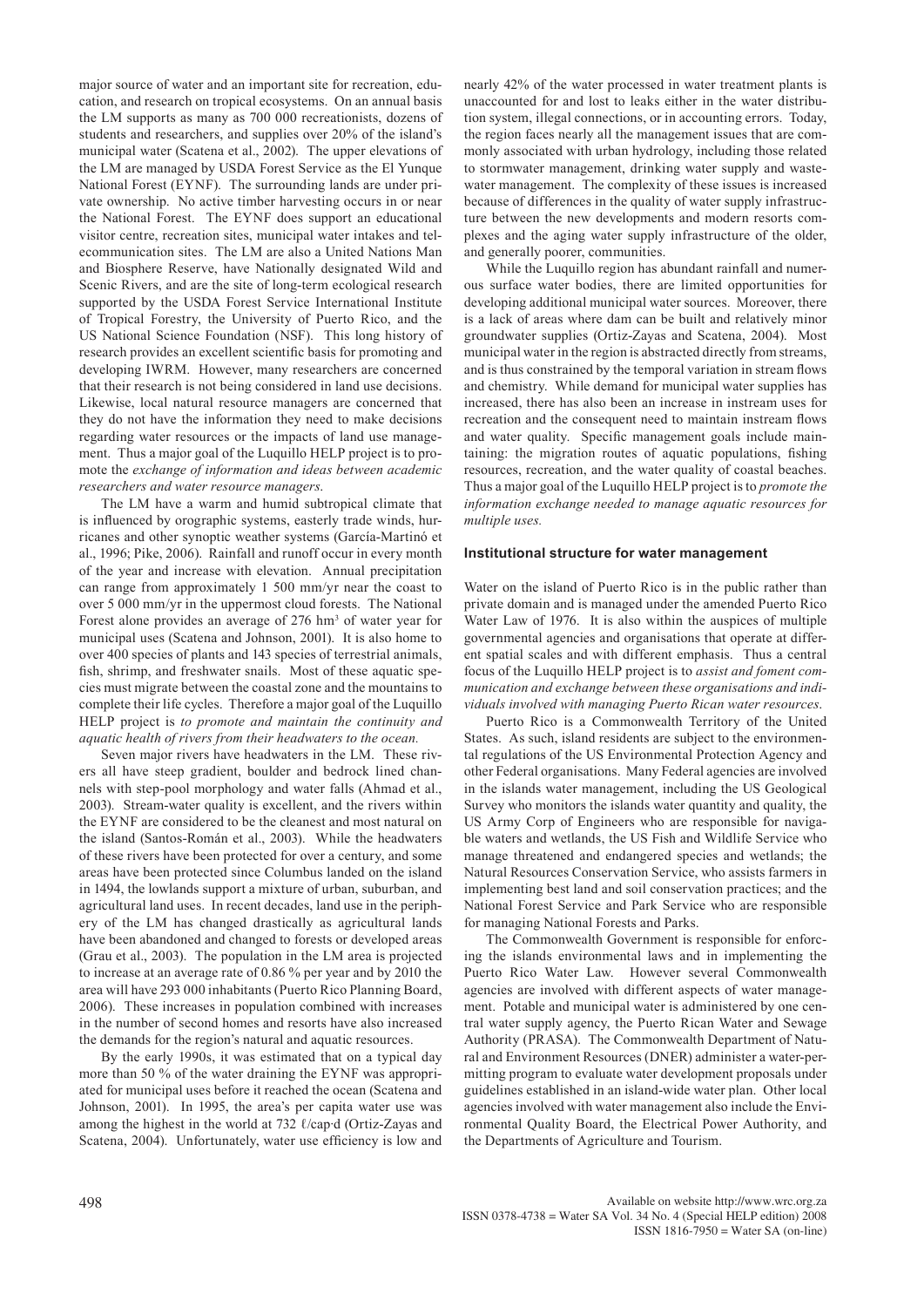At the regional level the island is divided into municipalities, whose geographic area is typically defined by major rivers and commonly extends from the coast to the island main water divide. Individual municipalities range from large urban centres (e.g. San Juan) to smaller, dominantly rural areas. In all cases they are governed by an elected mayor. While only a few municipalities operate even small water supply systems, they are responsible for managing municipal waste and are responsible for developing municipal land-use management plans.

## **Existing outreach activities**

Because of the importance in water resource management, and the importance of education in the island's culture, there are many ongoing outreach and information exchange efforts that are relevant to the goals of IWRM and Luquillo HELP project. Thus a major goal for the Luquillo HELP project is to *complement and support existing educational outreach programs.*

Ongoing activities that are aimed at informing the general public about water related issues include exhibits and events at schools and public shopping areas. Many of these events are done in coordination with events like Earth Day and World Water Week. These are often held at large shopping centres that provide space and logistical support for the events. Many Federal and Commonwealth agencies sponsor have information centres at these events where employees provide literature and advice. Private companies that manufacture or sell solar hot water heaters, water tanks and purification systems and other water-related items have also participated and have assisted in sponsoring these events.

General public outreach has also been accomplished via special local television programs and radio shows that are dedicated to the regions water resources and environmental health. Because of their scenic beauty and their importance to the islands residents, the local media has always been interested in developing Luquillo-based programs. These programs have followed the flow of water from its interception as cloud water to its entry into the ocean, filmed the migration of aquatic organisms from the coast to the headwater streams, and documented illegal fishing and dumping.

Puerto Rico has also been blessed with a number of programs designed to engage local school children in environmental issues. Many of these were initiated by the efforts of a few individuals who started their efforts with no or limited funds. For example, the International Institute of Tropical Forestry has been engaging local high schools in basic forest ecology research for over 30 years. These low cost efforts involved working with teachers and students to establish forest monitoring plots and simple climate stations in or adjacent to school yards. Once these study areas are established, teachers work with successive classes of students to re-measure the plots and monitor forest development over time. Ideally, the results from these measurements are used in the class-room for assignments in applied mathematics, data management, and science.

Over the years these school yard efforts have included a range of activities like bird counts, inventories of invasive species, stream monitoring projects, and island wide annual science fairs. The most successful projects have generally involved periodic measurements using basic equipment that the entire class can use. Projects that require continuous measurements using sophisticated instruments that only a few students can use have been less well received. Having a strong and continuous relationship with the teachers is also essential to the success of these programs. Because teacher recruitment can be problematic, some programs have provided funds for substitute teachers or teacher aids, equipment and travel (Dailey, 2005). Some sponsored programs have teacher workshops that provide credits toward advanced teaching certificates.

A variety of programs also exist for engaging university students and teachers in IWRM related efforts. These include the NSF Research Experience for Undergraduates Programs and exchange programs for elementary and high-school teachers. These programs typically pair students with individuals conducting research in the National Forest. While many, if not most, of the participants in these programs are interested in working on IWRM related topics, language boundaries, their short duration (1 to 3 months), and logistical issues often limit their involvement to specific components of the research projects that can be undertaken in or near the EYNF. Nevertheless, they have provided invaluable information to technical aspects of the problems.

# **The Luquillo HELP approach**

Because of the existing public outreach activities described above, the Luquillo HELP project decided to focus its efforts on promoting interactions between research scientists and environmental managers who work with the local municipalities and regional offices of the Commonwealth agencies. This emphasis was selected because these environmental managers were not being explicitly involved in other outreach efforts. Nevertheless they are at the forefront of environmental management in the region and their involvement insures that there will be a strong feedback loop between the generation of information and its use. The Luquillo HELP project also recognise that genuine social interaction requires a considerable investment of time and energy to develop personal relationships based on trust and mutual exchange of information (Rhoads et al., 1999). Therefore, our focus has been on developing long-term relationships by providing periodic activities and exchanges, rather than single event based interactions. While some of these efforts were initiated before the formal establishment of the Luquillo HELP project they have all become an integral part of the Luquillo strategy and can be grouped into the 6 interrelated activities described below.

## **Technical meetings with the directors of natural resource agencies**

In the mid to late 1990s island wide droughts and water management issues were creating considerable tension across the island. At the same time aquatic research was documenting the migration of aquatic species, increased instream recreation, and the importance of environmental instream flows. To address the overall issue of how to manage multiple demands on aquatic resources, several public meetings were organised for the executives of the major agencies who were directly or indirectly involved with water management on the island. The goal of these meetings was to insure that each agency was knowledgeable of the issues and opportunities at hand. At each meeting formal presentations were made by local and visiting academics, environmental lawyers, and consulting engineers who were engaged with water resources. Each agency also had the opportunity to discuss their water management activities and the problems they face. These first meetings were media events that were widely covered by local television and radio stations. Their focus was on information sharing and fact-finding rather than determining responsibility for past or present failures.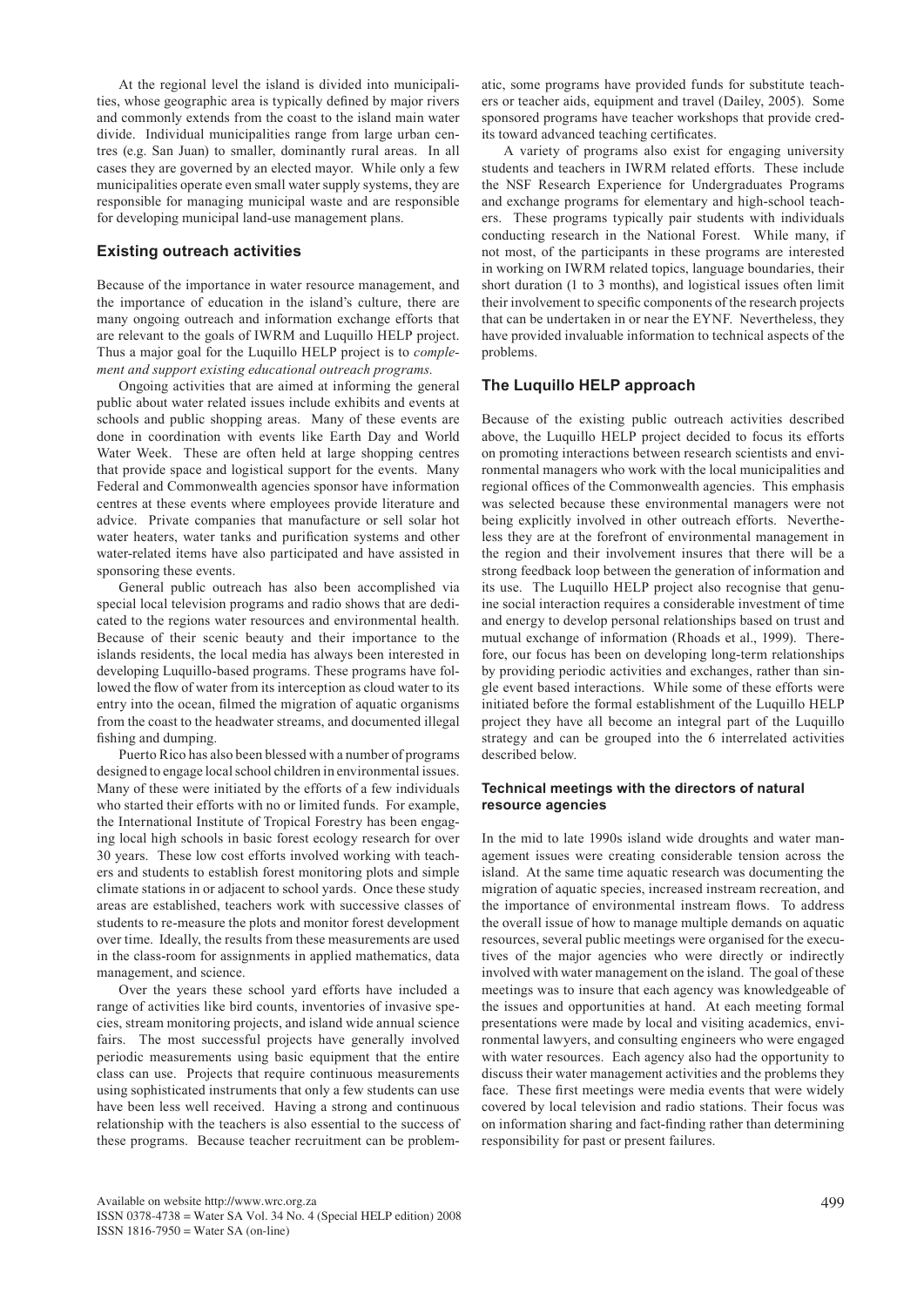In comparison to other Luquillo HELP activities, these workshops take considerable more effort to organise and coordinate. Furthermore because they involve the participation of many extremely busy Agency heads, they occur much less frequently. Nevertheless, because agency heads change every few years, the Luquillo experience also suggests that these high-level forums are needed every few years. When they do occur, impartial organisations like HELP are needed to organise the events to insure they have wide and impartial representation. Specific public commitments that have developed, and have been honoured subsequently from these activities include:

- **•** Commitments to hold public forums before any large water infrastructure project is approved
- **•** Commitments to modernise the water permit process
- **•** Commitments to evaluate and consider environmental flow needs
- **•** Commitments to establish interagency technical committees to address specific management issues, like coastal zone protection, marina management, and riparian buffer design.

# **Presentations and panel discussions at the meetings of local professional societies**

In the initial stages of promoting HELP concepts on the island, it was apparent that involving local professionals was essential to understanding and solving the islands water management problems. In an effort to engage this community, presentations and panel discussions have been held at the monthly meetings of the local professional societies. These organisations have included the Puerto Rican Societies of Civil Engineers and Architects, the Commonwealth Association of Tourism, the Association of Builders and Developers, the Puerto Rican Association of Lawyers, and interagency meetings on disaster mitigation, security, and environmental issues. During these forums HELP specialists give 30 min slide presentations and led 30 min discussions on how IWRM can help solve local water resource problems. Because much of the audience are directly involved or impacted by these issues, they have always been responsive to these discussions and often provide unique insights and solutions to common problems.

# **Technical workshops sponsored by local municipalities**

After initial meetings with agency heads and professional societies, the Luquillo HELP project began focusing efforts on daylong workshops with municipal managers, representatives from the regional offices of the water authority, and local community leaders. Although these managers confront similar problems, they rarely exchanged information in a formal or consistent basis before these HELP workshops. With the assistance of the Luquillo HELP project the municipalities now sponsor periodic meetings on Luquillo water issues.

The first workshop was held in San Juan in 2005, was cosponsored by the Global Water Partnerships and attended by approximately 30 individuals. As is an island tradition, lunch and coffee breaks were provided. While this and all the workshops have been open to the public, formal letters of invitation were sent to Municipal Mayors and key environmental managers. Attendees have included water plant operators, local educators, state park managers, regional representatives from the Commonwealth and Federal agencies, and community leaders. The meetings typically start with a formal introduction by the local

mayor or designated official who is sponsoring the meeting. The morning sessions are then focused around short presentations by the local municipalities and resource managers. These presentations are followed with working groups that address selected questions and broad themes developed from previous meetings. These meetings are typically attended by 15 to 20 individuals, over half of which have attended previous meetings. There is also a call for agenda items before the meeting and an assessment at the end of each meeting.

The major cost of these meetings to the Luquillo HELP project has been associated with their initial organisations. This included sending formal invitations to the municipal mayors, identifying local community leaders, and in providing lunches and educational materials at the first meeting. After the first meeting, each municipality agreed to sponsor subsequent meetings and the costs and logistic responsibilities of the Luquillo HELP project have decline. Furthermore, because the meetings are held in municipal buildings and do not require substantial travel or other costs, they are essentially self-funded.

Our experience after several of these meetings indicates the importance of the following:

- While the meetings are open to the public, they are technically orientated and not a designed as a forum for local groups to promote their selective agendas or projects. Therefore having HELP personnel involved in developing the agenda and moderating the meeting is recommended and appreciated by the hosting Municipalities.
- **•** Meetings should be frequent enough that interpersonal relationships can develop, but not so frequent to become burdensome or repetitive. In the Luquillo area there are 8 municipalities involved in these meetings. At a rate of 2 meetings per year, each municipality only has to sponsor a meeting once every 4 years. To date this level of activity appears adequate and sustainable.
- **•** Having workshop assessments and maintaining a record of key recommendations of the working groups is needed to provide continuity and avoid unnecessary repetition between meetings. Because each meeting is sponsored by different a Municipality, this role has been primarily managed by Luquillo HELP personnel. Ideally, short summaries of each meeting are developed and sent to the group when the agenda is being planned for the next meeting.
- **•** The opportunity for informal interactions and exchanges is a key element of these meetings. One of the common comments after the initial meetings was that there were 'to many talks and not enough time to interact'. This has been addressed by having fewer talks, longer moderated question periods, more working groups, and by providing ample time for group lunches.
- **•** Scheduling meetings during times of year when the schedules of the municipal employees are most flexible. Avoid holding meetings that conflict with elections and other major municipal events.

# **Technical advice**

Providing technical advice to water infrastructure projects has not only proven an invaluable way to share and integrate knowledge but has also resulted in a range of excellent educational and research projects. The involvement of the Luquillo HELP project has varied from providing formal written comments on project designs and impact analysis to the active participation in the actual design and management of specific projects. Several of these interactions have ultimately provided the basis for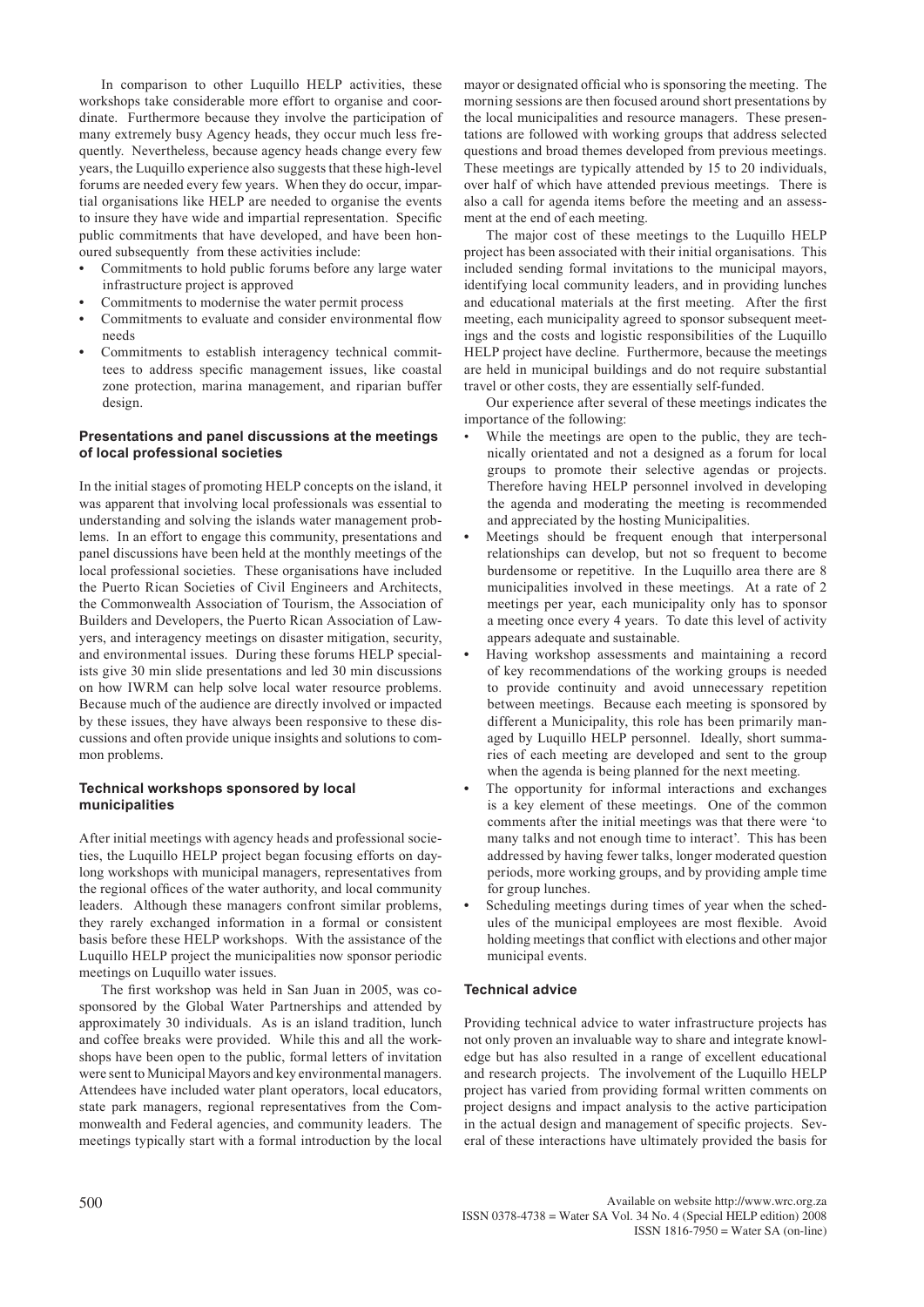graduate level research projects and peer reviewed publications. Specific examples include:

- **•** Development of an instream water-extraction system that extracts stream water without impeding aquatic migrations or channel margin habitats (Benstead et al., 1999).
- **•** Development of off-stream reservoirs that store storm flow while allowing for the migration of river fauna and a reduction in reservoir sedimentation (March et al., 2003).
- **•** Development of water extraction schedules that coincide with the life cycles of migrating aquatic organisms (Scatena, 2001).
- **•** Assessing the environmental impacts of illegal fishing (Greathouse et al., 2005).
- **•** Assessing the impacts of bridge design and stream channel modifications on the migration of aquatic species (Blanco et al., 2005; 2006)
- **•** Hydrologic models and analysis (Garcia et al 1996, Rivera-Ramirez et al., 2002; Pike, 2006)
- **•** Island wide water quality characterisations (Santos-Roman et al., 2003) that have provided the basis for inter-basin comparisons.
- **•** Analysis of wetland and riparian zone vegetation that have provided the basis for restoring and managing the terrestrial and aquatic interface (Kent et al., 2002; Scatena, 1990).
- **•** Selection of focus sites for the river conservation program currently being considered by the Puerto Rico Water Management Plan. This program is working to protect ecologically sensitive or unique river segments on the island.

# **Educational exchanges**

Promoting internships, international exchanges, and student projects has always been an essential component of the Luquillo HELP project. These exchanges include both traditional exchanges between local students and scientist's as well as non-traditional exchanges between international visitors, school groups, and local citizens. In a few cases, the Luquillo HELP project has also help individuals obtain travel funds and compensatory time from Commonwealth agencies and private consulting companies that has allowed them to attend international meetings on IWRM. The project has also had opportunities to host international exchanges. In the recent past collaborators from Guatemala, Mexico, Dominican Republic, Costa Rica and elsewhere have visited the LM. These international visitors are self funded but usually stay free of charge at the field stations operated by the USDA Forest Service or the University of Puerto Rico. While the Luquillo HELP project does not accrue direct costs with these visits, time is required to organise their visits and coordinate their interactions with relevant people. Fortunately, these visits are usually in the summer when the field stations are full of activity. The local community has also always been willing to share experiences. An essential strategy in all of these exchanges has been to engage early and mid-level managers who do not have opportunities to attend professional meetings.

## **Synthesis publications**

Over the past decades the Luquillo HELP project has worked with private individuals, the International Institute of Tropical Forestry, and the Luquillo LTER program to produce several widely used publications that synthesise available information on local water issues. These publications are focused on providing a general audience with basic information on water problems

and solutions. Examples include an overview of the islands water resources (Lugo and Garcia 1996), ecologically based children books, and educational software. While the Luquillo HELP project does not provide funding for these efforts, it does assist in their development and help insure that the scientific basis of IWRM is well represented.

Two features characterise these publications, and make them some of the most demanded publications produced by the Luquillo research community. First, they were all developed to meet a specific need that was identified through discussions and interactions with the larger community. Secondly, they are factual and data rich, but understandable for the general public. One editorial technique that has proven useful in these efforts is to organise the publications around a series of commonly asked questions, like 'How much water does the average household use' or 'What happens to waste water once it leaves my house.' Most of the information for these publications exists in various technical publications but is not readily accessible to the general public. While there can be costs associated with publishing these publications, it has been our experience that if the product has a well defined audience, funds for publications are relatively easy to obtain. In some cases, like Children's book, profits can be accrued by selling the books. Examples of specific publications used in Luquillo and elsewhere include:

- **•** General information publications on water use, land management, urban vegetation
- **•** Children publications on the ecology of local streams and forests
- **•** Class room material or the impacts and benefits of large infrastructure projects being proposed or developed in a region
- **•** Educational web sites that provide links to local and regional environmental resources
- **•** Collections of student projects developed in conjunction with educational exchanges and school yard programs. These publications are typically edited collections of papers and extended abstracts from student research projects, science fairs, and educational workshop. Individual issues typically have a IWRM theme and are distributed locally and electronically. Unfortunately they do require some professional editorial support and can cost several thousand dollars to produce. Nevertheless, they can provide an invaluable historic record of environmental change and are a highly visible outlet that demonstrates both individual and community involvement.
- **•** Technical publications that document past and future environmental change in the region. In the Luquillo region these publications have documented the change from a deforested agrarian landscape to a landscape covered by secondary forests (Grau et al., 2002), historic uses of forest resources (Garcia et al., 1994), land use impacts on stream flow (Wu et al., 2006; 2007), and differences between actual land use and zoned land use. These publications have not only been extremely useful for putting current land uses into perspective, they also demonstrate the potential future impacts of current actions.

## **Miscellaneous activities:**

While the following list of activities has not received direct assistance from Luquillo HELP, they have been successfully used in the LM and are potentially applicable to HELP basins elsewhere. These activities include: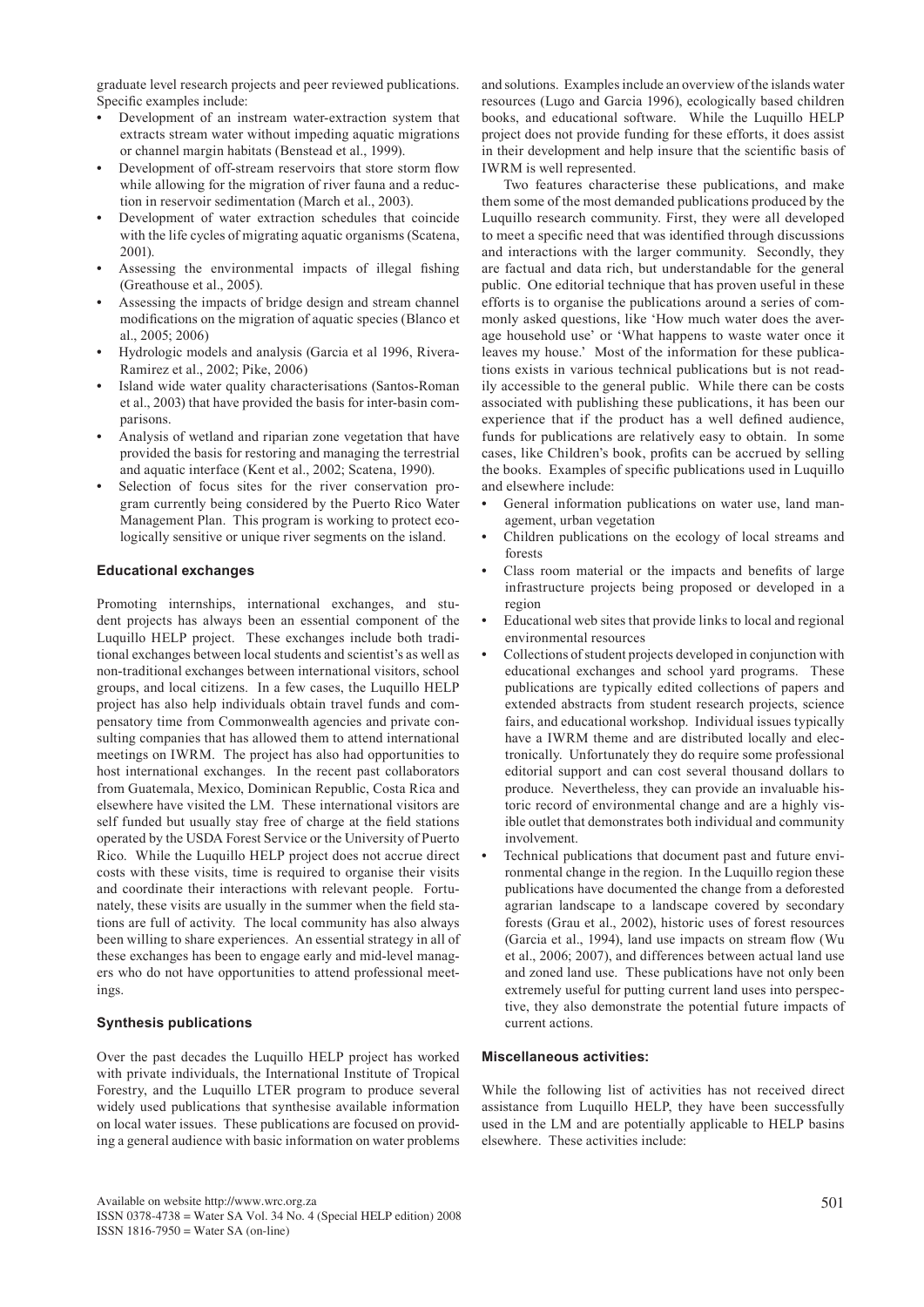- **•** Developing oral environmental histories: compiling the observations of long-term residents in an area can be a valuable tool for understanding the impacts of past land use and communicating the importance of current activities on future generations. Video recordings of conservations with residents can be an easy and inexpensive way to record these environmental histories. In Puerto Rico these recordings have documented historic farming practices, the impacts of historic hurricanes and droughts, and the historic uses of certain native plants. In some cased these recordings have subsequently been used in museum exhibits and television programs. In all cases, they have provided an excellent way to help the community to understand environmental changes within the region.
- **•** Sponsoring watershed clean-up and restoration activities. These are typically day long activities where volunteers help in a range of activities that can vary from trash removal to tree planting or ecological restoration. Because local municipalities are ultimately responsible for waste disposal and the maintenance of public recreation areas, it is relatively easy to obtain their direct assistance in organising and supporting these efforts. In Puerto Rico some of the most successful beach and park clean-ups efforts are annual events that are held at the same time each year. This continuity not only helps build a sense of community but also reduces the logistic costs and potential time conflicts with other efforts.
- **•** 'Adopt a River' maintenance programs. These efforts have been adapted from the highly successfully 'Adopt-a-Road' program and provide opportunities where companies or organisations help support the maintenance of a local river or water source. Activities include sponsoring annual river clean-ups, riparian planting, and habitat improvement. The idea of expanding and integrating these programs into a island wide river conservation program that focuses on ecologically sensitive or unique river segments is currently being considered in the Puerto Rico Water Plan and can be regarded as a direct evolution of this type of program.
- **•** Involvement with local environmental based community groups. Informal community groups have often been organised to address a particular problem, like poor water service in a community or the development of urbanisations, resorts or highway expansions. The efforts of several of these groups have been invaluable in documenting and understanding water management issues in the regions. For example, these groups have actively monitored the frequency of water service, documented broken water pipes, and monitored recreational use. In some cases these records have been used in legal court cases and have been widely reported by the local media. Many of these groups have contacted HELP to assist them with their efforts. While the Luquillo HELP group does openly provide technical information to all relevant groups it is been extremely careful to maintain objectivity and neutrality regarding specific projects.

## **Future directions**

In conclusion the Luquillo HELP program has been guided by several overriding goals. These include helping to:

- **•** Maintain an unbiased flow of technical information and exchange related to water management
- **•** Exchange information and ideas between academic researchers and water resource managers
- **•** Promote and maintain the continuity and aquatic health of rivers from their headwaters to the ocean
- **•** Complement and support existing educational outreach programs.

The program's greatest successes have occurred when it provided structured activities that allowed stakeholders to freely exchange information on specific problems. While many of these activities take time to develop, they can be initiated with limited financial resources. Existing research and education programs can also be adapted to include an IWRM approach. Nevertheless, they cannot be accomplished without the logistical support of established organisations. Future challenges include developing objective metrics of success and finding mechanisms to promote long-term maintenance interactions and the unbiased flow of information.

#### **Acknowledgement**

This paper, and the entire Luquillo HELP project, would not have been possible without the continued support of the Institute of Terrestrial Ecosystem Studies of the University of Puerto Rico, the USDA Forest Service International Institute of Tropical Forestry, the Global Water Partnership, and the NSF supported Luquillo LTER program and Biocomplexity project.

#### **References**

- AHMAD R, SCATENA FN and GUPTA A (1993) Morphology and sedimentation in Caribbean montane streams: Examples from Jamaica and Puerto Rico. *Sediment. Geol*. **85** 157-169.
- BENSTEAD PJ, MARCH JG, PRINGLE CM and SCATENA FN (1999) Effects of a low-head dam and water abstraction on migratory tropical stream biota. *Ecol. Applic*. **9** (2) 656-668.
- BLANCO JF and SCATENA FN (2005) Floods, habitat hydraulics and upstream migration of *Neritina virginea* (Gastropoda: Neritodae) in Northeastern Puerto Rico. *Caribb. J. Sci.* **41** (1) 55-74.
- BLANCO JF and SCATENA FN (2006) Hierarchical contribution of river-connectivity, water chemistry, hydraulics, and substrate to the distribution of diadromous snails in Puerto Rican Streams. *J. N. Am. Benthol*. *Soc.* **25** (1) 82-98.
- DAILEY S (2005) *Teacher Recruitment* Appendix 2. *Handbook for LTER Education*, 2005. http://schoolyard.lternet.edu/LTEREdu-Handbook.pdf.
- GRAU HR, AIDE TM, ZIMMERMAN JK, THOMLINSON JR, HELMER E and ZOU X (2003) The Ecological Consequences of Socioeconomic and Land-use Changes in Postagriculture Puerto Rico. *BioSci.* **53** (12) 1159-1168.
- GARCÍA-MONTIEL D and SCATENA FN (1994) 'The effect of human activity on the structure and composition of a tropical forest in Puerto Rico.' *Forest Ecol. Manage.* **63** 57-78.
- GARCÍA-MARTINO AR, SCATENA FN, WARNER GS and CIVICO DL (1996) Statistical low flow estimation using GIS analysis in humid montane regions in Puerto Rico. *Bull. Am. Water Works Assoc*. **32** (6) 1-13.
- GREATHOUSE EF, MARCH JG and PRINGLE CM (2005) Recovery of a tropical stream after a harvest-related chlorine poisoning event. *Freshwater Biol.* **50** 603-615.
- KENT R, ODUM HT and SCATENA FN (2000) Eutrophic overgrowth in the self-organization of tropical wetlands illustrated with a study of swine wastes in rainforest plots. *Ecol. Eng.* **16** 255-269.
- LUGO AE and GARCÍA-MARTINÓ A (1996) Cartilla Del Agua Para Puerto Rico. *Int. Inst. Trop. For.* **10** (1-3) IIS 1940-1148.
- MARCH JG, BENSTEAD JP, PRINGLE CM and SCATENA FN (2003) Damming tropical islands streams: Problems, solutions, and alternatives. *Biosci.* **53** (11) 1069-1071.
- ORTIZ-ZAYAS JR and SCATENA FN (2004) Integrated water resources management in the Luquillo Mountains, Puerto Rico: An evolving process. *Int. J. Water Resour. Dev*. **20** (3) 387-398.